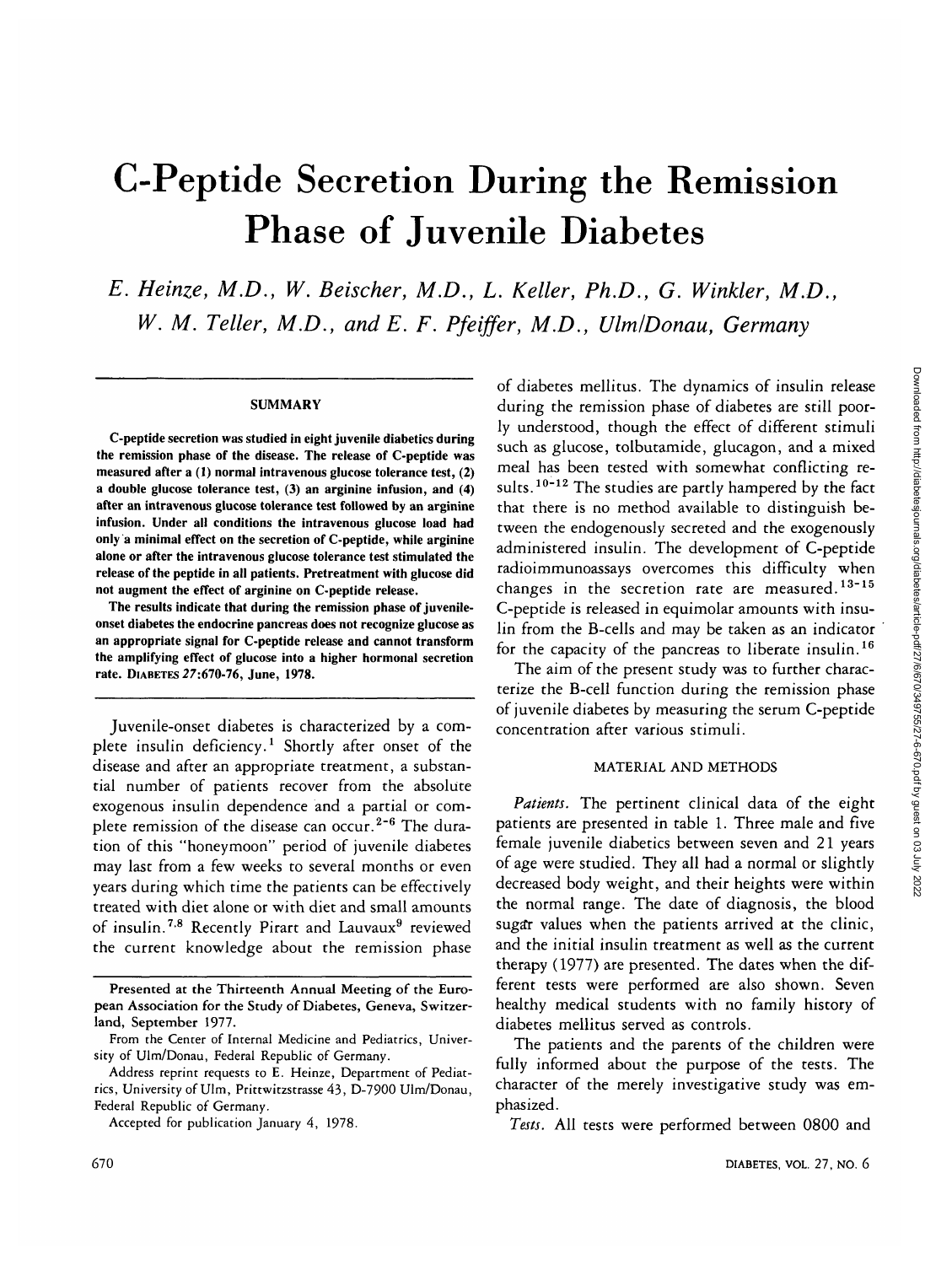| Patient<br>$\mathbf{1}$ | <b>Sex</b><br>$\mathbf{F}$ | Age at<br>onset<br>(years)<br>13 | Date of<br>diagnosis study<br>$6 - 74$ | Date of<br>$11 - 74$<br>$12 - 74$<br>$2 - 75$ | Test<br>GA<br>GA<br>A | K-values<br>1.14<br>1.46 | Insulin<br>therapy<br>at test<br>(U./day) | Initial clinical data                                          | Current<br>therapy:<br>morning,<br>evening |                          |
|-------------------------|----------------------------|----------------------------------|----------------------------------------|-----------------------------------------------|-----------------------|--------------------------|-------------------------------------------|----------------------------------------------------------------|--------------------------------------------|--------------------------|
|                         |                            |                                  |                                        |                                               |                       |                          |                                           | BS: 1,100 mg./dl.<br>Insulin:* $100 U$ , s.c. $+ 100 U$ , I.V. |                                            | $8 + + 18 +$<br>$6 + 12$ |
| $\overline{2}$          | M                          | 11                               | $1 - 75$                               | $2 - 75$<br>$5 - 75$                          | GA<br>A               | 0.61                     |                                           | BS: 722 mg./dl.<br>Insulin: $100 U$ . s.c. $+ 100 U$ . I.V.    | 10 <sub>1</sub><br>6                       | $+22$<br>$+16$           |
| 3                       | F                          | 7                                | $10-75$                                | $1-76$<br>$1-76$                              | <b>GA</b><br>A        | 0.97                     | $4 + 2$<br><b>NPH</b>                     | BS: 340 mg./dl.<br>Insulin per day: $3 \times 8$ U. s.c.       | 4<br>$\mathbf{2}$                          | $+8$<br>$+ 4$            |
| 4                       | $\mathbf{F}$               | 14                               | $2 - 76$                               | $2 - 76$                                      | GG                    | 0.62; 0.61               | $6 + 2$<br><b>NPH</b>                     | BS: 440 mg./dl.<br>Insulin per day: $3 \times 14$ U. s.c.      | 6<br>2                                     | $+16$<br>$+$ 4           |
| 5                       | F                          | 8                                | $2 - 76$                               | $3-76$<br>4-76                                | A<br>GG               | 0.68; 0.61               | $\overline{\phantom{m}}$                  | BS: 220 mg./dl.<br>Insulin per day: $3 \times 8$ U. s.c.       | $\mathbf{2}$                               | $+ 4$                    |
| 6                       | M                          | 10 <sup>10</sup>                 | $12 - 74$                              | $1 - 75$                                      | A                     |                          | 6<br><b>NPH</b>                           | BS: 1,158 mg./dl.                                              | 12                                         | $+20$                    |
|                         |                            |                                  |                                        | $1 - 75$                                      | GG                    | 0.71; 0.69               | $\overline{\phantom{a}}$                  | Insulin: $50 U. s.c. + 50 U. I.V.$                             | 4                                          | $+10$                    |
| 7                       | $\mathbf{F}$               | 21                               | $6 - 74$                               | $8 - 74$<br>$8 - 74$                          | GA<br>GG              | 0.79<br>$0.63; 0.58 -$   |                                           | BS: 280 mg./dl.; diet $+$ 5 mg.<br>sulfonylurea per day        | 16<br>8                                    | $+26$<br>$+14$           |
| 8                       | M                          | 9                                | $5 - 75$                               | $5 - 75$                                      | GG                    | 0.98; 1.20               | $\overline{\phantom{a}}$                  | BS: 89 mg./dl.; pathologic OGTT; diet                          | 10<br>6                                    | $+22$<br>$+16$           |

| TABLE 1 |  |  |  |  |  |                                               |  |  |  |  |  |
|---------|--|--|--|--|--|-----------------------------------------------|--|--|--|--|--|
|         |  |  |  |  |  | Clinical data of the eight juvenile diabetics |  |  |  |  |  |

GA, intravenous glucose tolerance test followed by an arginine infusion; A, arginine infusion; GG, double intravenous glucose tolerance test. At the beginning of therapy the patients received \*regular insulin, while the current therapy is achieved with a combination of tregular insulin plus  $\pm$ NPH.

0900 hours after an overnight fast of 12 to 14 hours. Patients 3, 4, and 6 (table 1) had received their last insulin injections 24 hours before the corresponding test, while the remaining five patients were without any insulin treatment for at least one week.

During the arginine test (A) 0.5 gm. per kilogram body weight of arginine hydrochloride as a 10 per cent solution was infused over 30 minutes. At 0, 15, 30, 45, and 60 minutes after the beginning of the infusion, blood was withdrawn for the determination of the blood glucose and the serum immunoreactive C-peptide concentrations (see below). The test was performed in five patients and the seven controls.

The glucose-arginine test (GA) was done with 0.33 gm. per kilogram of glucose as a 40 per cent solution, which was injected within two minutes. Sixty minutes after the administration of the glucose load an arginine test was immediately started under the same conditions as outlined above. At the indicated time intervals, blood was collected (see figures) for the measurement of glucose and the immunoreactive C-peptide. Both parameters were again determined in four patients during a double intravenous glucose tolerance test (GG). During the first as well as during

the second test the patients received 0.33 gm. per kilogram of glucose as a 40 per cent solution I.V. The time interval between the two glucose injections was 60 minutes.

## *Determination of Glucose and C-Peptide*

Blood glucose was determined in duplicate with an AutoAnalyzer (Technikon, Bad Vilbel, West Germany) according to the GOD-Period method.<sup>17,18</sup> The K-values were calculated according to Conard.<sup>19</sup> The C-peptide (IMCP) was measured by radioimmunoassay as described previously. The C-peptide antibody cross-reacts with human proinsulin but not with insulin.<sup>15</sup> The results are expressed in molarity which is based on the calculation that 1 ng. IMCP per milliliter serum is equal to 33.06 moles  $\times$  10<sup>-11</sup> IMCP per liter serum.

*Calculations.* Comparisons were made between the IMCP peaks which were reached during the different tests. The results are presented as  $\Delta$  peak and denote the means  $\pm$  S. E. of the means. Student's paired /-test was used when comparisons were made within the same test while the degrees of significance between the different tests were calculated with the unpaired student's t-test.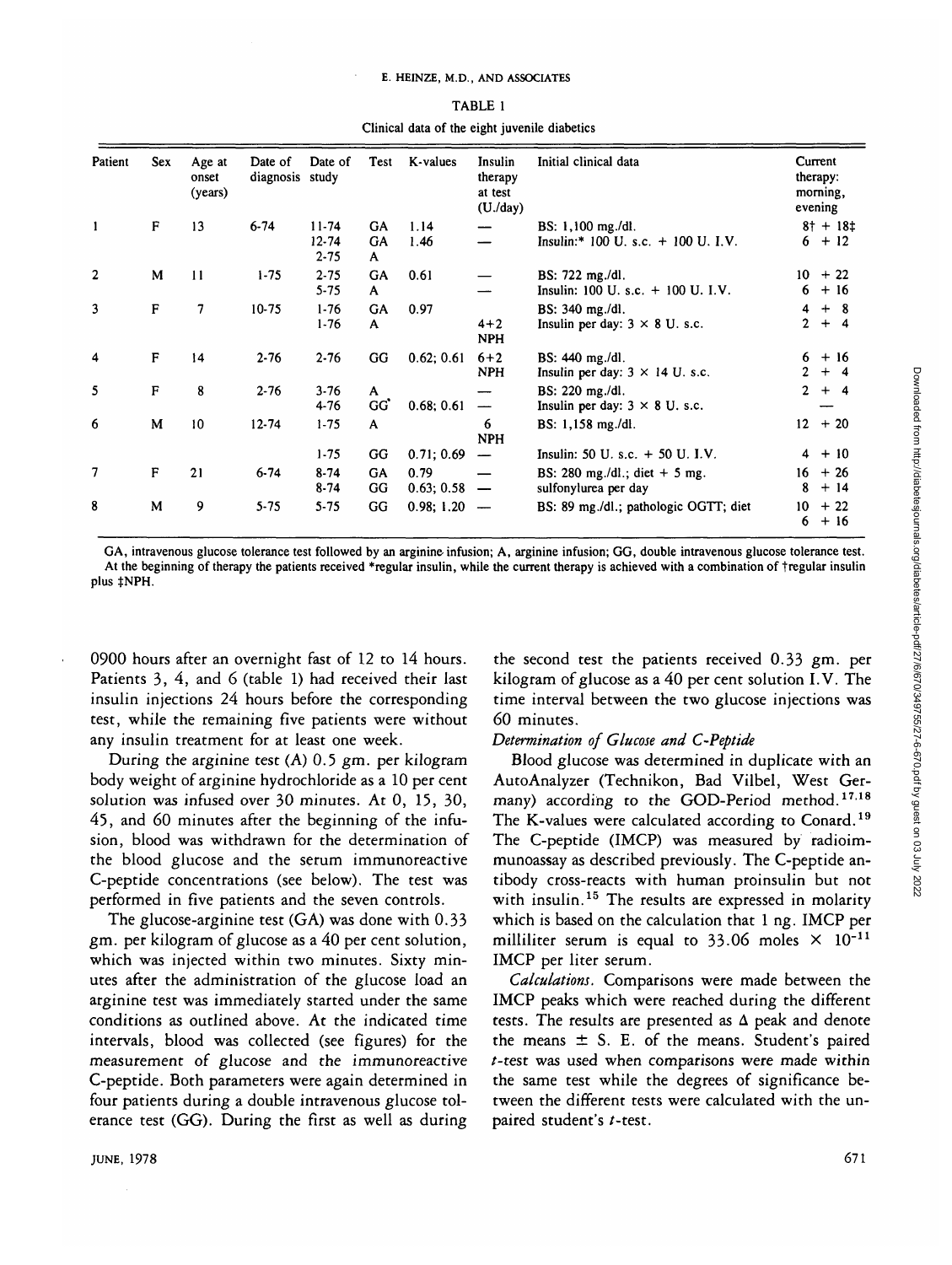# RESULTS

*Patients.* The histories of the eight patients, except that of child 8, were all suggestive for diabetes mellitus with sudden onset of clinical symptoms three to six weeks before the diagnosis was finally established. In patient 8 (table 1) an appendectomy was performed. During the routine urine examination glucosuria was detected. At that time the fasting blood sugar concentrations ranged between 160 and 180 mg. per deciliter. Three weeks after the operation the oral glucose tolerance test was grossly abnormal, and he was transferred to our clinic for further treatment.

The initial clinical data of the eight patients are summarized in table 1. Treatment was immediately initiated as soon as the diagnosis of diabetes mellitus was confirmed. The therapeutic aim was to keep the patients' urine free of glucose and at the same time avoid hypoglycemic attacks. This could be achieved during the remission phase in three patients with small amounts of an intermediate insulin preparation. The remaining five patients were treated with diet alone. At present all patients receive a mixture of a regular and an intermediate insulin preparation twice a day (table 1).

*Tests.* The conventional arginine tolerance test was performed in five patients. Figure 1 shows the results. Patient 6 had a fasting blood sugar of 131 mg. per deciliter, while the glucose concentrations of the four remaining patients were within the normal range. At 30 to 45 minutes after the beginning of the arginine infusion, the peak glucose level was reached, except in patient 6, in whom a constant increase of the blood sugar was observed during the whole test period. The fasting serum of the five patients contained immunoreactive C-peptide. In all patients arginine stimulated the secretion of the C-peptide from the B-cells. The increase in immunoreactive C-peptide was  $34.6 \pm 8$  moles  $\times 10^{-11}$  IMCP per liter or 52.6 ± 9-9 per cent compared with zero minutes, p  $<$ 0.001. In the seven normal controls a  $\Delta$  peak of 84.5  $\pm$  8.8 moles  $\times$  10<sup>-11</sup> IMCP per liter or an increase of 199.5  $\pm$  31.3 per cent was reached by the infusion of arginine.

In five patients, five combined glucose-arginine tests were done. The K-values (table 1) were abnormal during four intravenous glucose tolerance tests, while patient 1 had a normal K-value of 1.46 at the second examination. During the arginine tests, which were started 60 minutes after the glucose injection, the blood sugar concentrations remained unchanged or



**FIG. 1. Effect of an arginine infusion on the blood sugar (BS) and the immunomeasurable C-peptide (IMCP) concentrations in five juvenile diabetics during the remission phase. The increase of the C-peptide concentration calculated as A peak vs. zero minutes was 34.8 ± 8 moles x 10"" IMCP per liter.**

decreased in all patients. Figure 2 shows the pattern of the blood glucose and the C-peptide secretion during the intravenous glucose tolerance tests and the following arginine infusions. Glucose had only a minimal effect on the release of the C-peptide, with an increase of 15.7  $\pm$  3.6 moles  $\times$  10<sup>-11</sup> IMCP per liter or 16  $\pm$ 4 per cent compared with zero minutes,  $p < 0.02$ . Arginine augmented the secretion in all patients. The peak amounted to 50.4  $\pm$  11.9 moles  $\times$  10<sup>-11</sup> IMCP per liter or 52  $\pm$  13.6 per cent, p < 0.02, as against the start of the amino acid infusion. In comparison with the results of the conventional arginine tests the preceding glucose injections did not modify the release of the C-peptide during the subsequent arginine infusions:  $\Delta$  peak of the arginine test was 34.6  $\pm$  8 vs. 50.4  $\pm$  11.9 moles  $\times$  10<sup>-11</sup> IMCP per liter as the increment during the glucose-arginine test.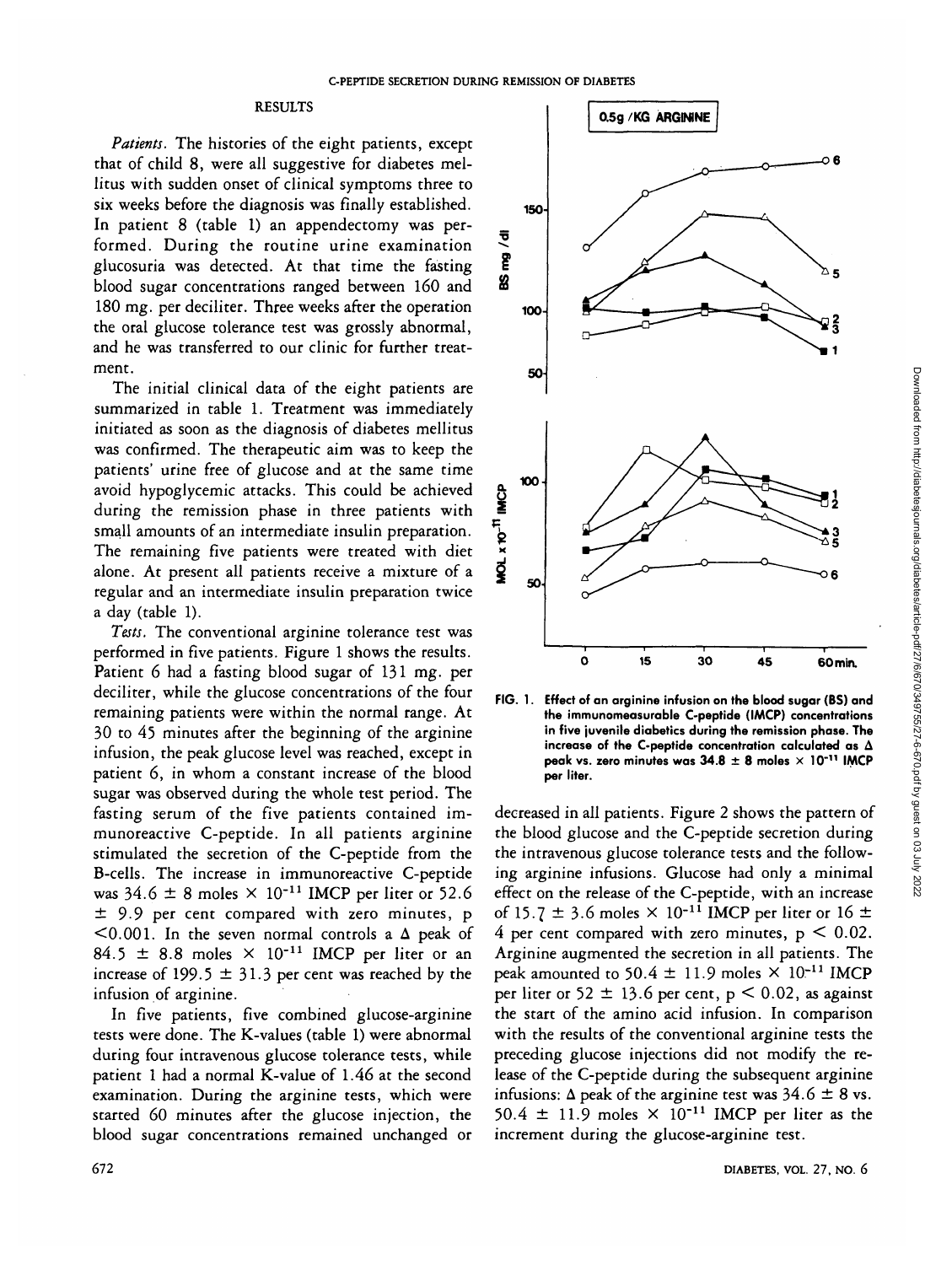

## **FIGURE 2**

**Blood sugar (BS) and immunomeasurable C-peptide (IAACP) concentrations during the intravenous glucose tolerance test and the subsequent arginine infusions in five juvenile diabetics during the remission phase. Glucose tolerance test: zero minutes vs. A peak, 15.7 ±3. 6 moles x 10"<sup>11</sup> IMCP per liter; p < 0.02. Arginine infusion: 60 minutes vs. A peak, 50.4 ± 11.9 moles**  $\times$  10<sup>-11</sup> IMCP per liter;  $p < 0.02$ .

The double intravenous glucose tolerance test was performed in four patients. The K-values are presented in table 1. The K-values during both tests were abnormal in all patients. They did not differ during the first or the second test, except in patient. 8. The K-value of the first glucose tolerance test was 0.98 and was almost normal during the second examination at 1.20. This boy was treated with diet alone. The blood glucose and the C-peptide concentrations of the double intravenous glucose tolerance tests are shown in figure 3. During the first and second glucose load equal small amounts of C-peptide were liberated from the B-cells. The  $\Delta$  peak reached, in the first test, 16.5  $\pm$  5 and, in the second test, 13.5  $\pm$  4 moles  $\times$  10<sup>-11</sup> IMCP per liter.

## DISCUSSION

Insulin and C-peptide are secreted from the B-cell in equimolar amounts.<sup>14.16.20</sup> By measuring C-peptide instead of insulin it became possible to determine the secretory capacity of the endocrine pancreas in insulin-treated diabetic patients, since exogenously administered insulin does not disturb the C-peptide radioimmunoassay. Human proinsulin, which is released by the islets of Langerhans, is recognized by antibodies raised against human C-peptide and is determined to be immunomeasurable C-peptide.<sup>13-15,21,22</sup> In normals as well as in diabetics, however, the serum contains less than 5 per cent of proinsulin, <sup>13,16,23,24-26</sup> except in a few insulinDownloaded from http://diabetesjournals.org/diabetes/article-pdf/27/6/670/349755/27-6-670.pdf by guest on 03 July 2022

Downloaded from http://diabetesjournals.org/diabetes/article-pdf/27/670/349755/27-6-670.pdf by guest on 03 July 2022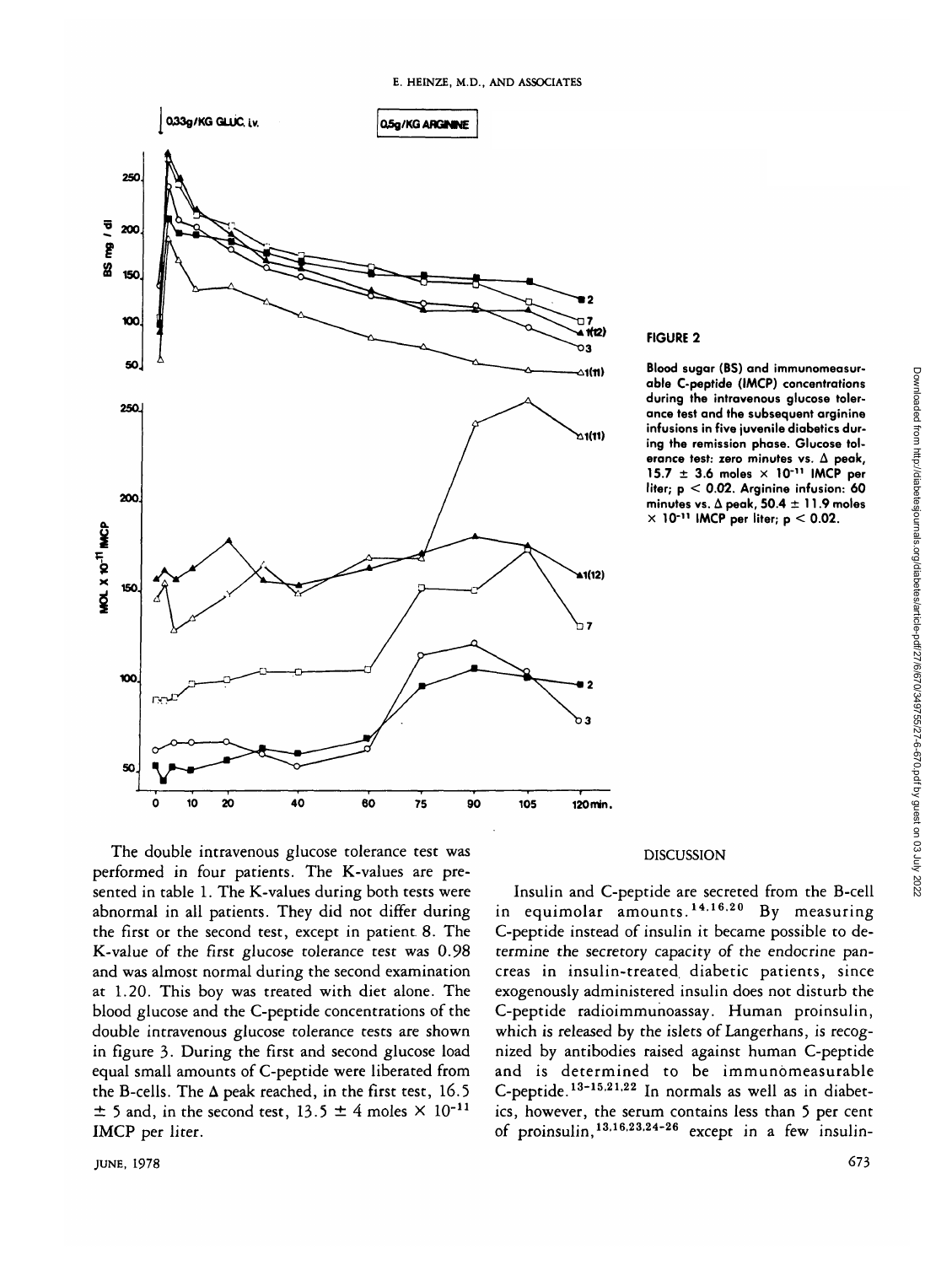

**Blood sugar (BS) and immunomeasurable C-peptide (IMCP) concentrations during the double intravenous glucose tolerance test in four juvenile diabetics during the remission phase. (1) Test: A peak 16.5 ± 5 moles x 10'<sup>11</sup> IMCP per liter. (2) Test: A peak 13.5 ± 4 moles X 10"<sup>11</sup> IMCP per liter.**



treated diabetic patients in whom extremely high serum IMCP and proinsulin concentrations were found.<sup>2728</sup>

Several reports in the literature deal with basal and stimulated insulin concentrations in juvenile diabetics either before any treatment had been initiated or during the remission phase of the disease. In general, at the beginning of overt juvenile diabetes the serum contained no or low insulin or C-peptide concentrations, and various stimuli such as glucose, glucagon, tolbutamide, and arginine had no effect on the secretion of the hormone from the B-cells.<sup>1,10-12,29</sup> During the remission phase of the disease, however, the basal and, in some patients, the stimulated insulin release had greatly improved.<sup>2-6</sup> More recently the effect of an oral glucose tolerance test on the release of C-peptide has been reported. During severe ketoacidosis no liberation could be obtained, while

after strict treatment and a remarkable improvement of the diabetic state, glucose greatly stimulated secretion of the C-peptide from the islets of Langerhans in those patients who had a normal fasting blood sugar and a normal or almost normal glucose tolerance test.<sup>26</sup> In our patients the intravenous glucose load had only a minimal effect on C-peptide release despite a normal fasting blood glucose concentration during the majority of the tests. Therefore a comparison with the above cited patients of Block and co-workers appears to be justified.<sup>26</sup> The results these authors obtained strongly suggest that during the remission phase of juvenile diabetes mellitus the B-cells recognize gut factors as appropriate signals for C-peptide release, while the glucose-dependent mechanisms for C-peptide secretion are impaired as shown by the almost complete failure of the venous glucose load to stimulate the liberation of C-peptide. Furthermore, in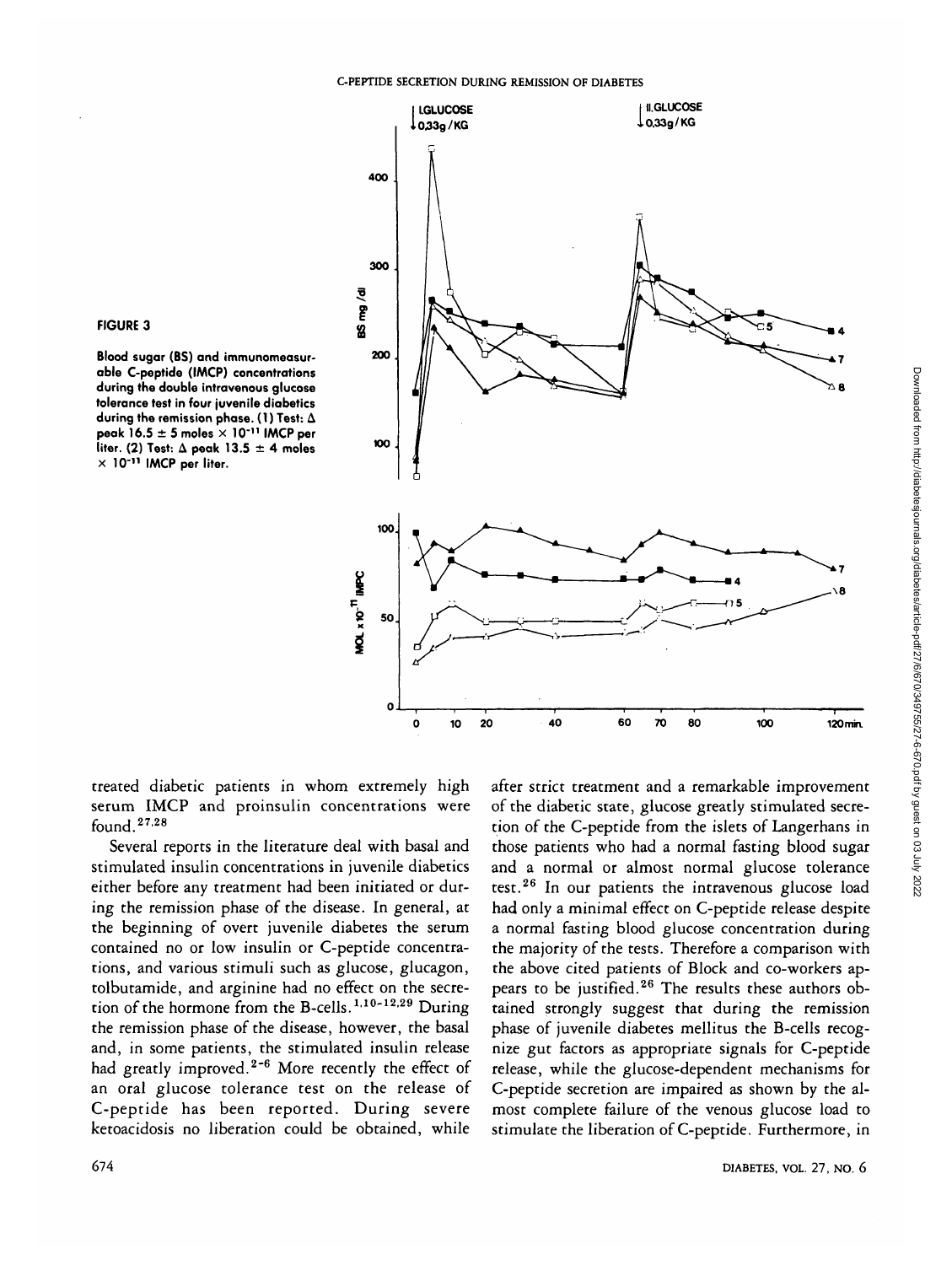the present study it has been shown that there exists a clearcut difference between the effect of glucose and arginine on the secretion of C-peptide during the remission phase in juvenile diabetics.

The serum C-peptide secretion was only slightly stimulated by a single or a double intravenous glucose load. In contrast, arginine alone, and after a preceding intravenous glucose tolerance test, enhanced the secretion of C-peptide from the islets of Langerhans. However, the response of C-peptide to amino acid was significantly lower than in the control subjects.

The results differ from those that were obtained in normal, $^{\bf 30}$  prediabetic, and mildly diabetic subjects. $^{\bf 31}$ In all three groups two consecutive glucose infusions, administered at a comparable time interval with the present study, resulted in a higher insulin secretion during the second test. The low insulin release in the prediabetics was normalized by their pretreatment with glucose, and in the mild diabetics hormonal secretion was greatly improved. It was concluded that the sensitivity of the B-cells for the potentiation of glucose on insulin secretion was not different from that of the controls.<sup>31</sup>

Our results indicate that in the remission phase of juvenile-onset diabetes the B-cells neither recognize glucose as an appropriate signal for C-peptide release nor can they transform the amplifying effect of a preceding glucose load into a higher hormonal secretion rate. The conclusions are further supported by the observation that, in our patients, arginine stimulated the secretion of C-peptide from the endocrine pancreas, and pretreatment with glucose did not modify this response. In normals, however, a glucose load augmented the insulin release during a subsequent arginine tolerance test.<sup>32</sup> Furthermore, ten noninsulin-requiring diabetics (with fasting blood sugars above 125 mg. per deciliter) showed unimpaired insulin secretion after an arginine infusion. The patients were treated with diet alone.<sup>33</sup>

## ACKNOWLEDGMENT

We thank Maria Maas and Waltraud Schunk for their excellent technical assistance.

## REFERENCES

<sup>1</sup>Parker, R. L., Pildes, R. S., Chao, K. L., Cornblath, M., and Kipnis, D. M.: Juvenile diabetes mellitus, a deficiency in insulin. Diabetes 17:27, 1968.

 $^{2}$ Hernandez, A., Zorrilla, E., and Gersberg, H.: Serum-insulin in remission of juvenile diabetes. Lancet  $II:223$ , 1968.

<sup>3</sup>Park, B. N., Soeldner, J. S., and Gleason, R. E.: Diabetes in remission. Insulin secretory dynamics. Diabetes 23:616, 1974.

4 Weber, B.: Glucose-stimulated insulin secretion during "remission" of juvenile diabetes. Diabetologia 8:189, 1972.

5 Baker, L., Kaye, R., and Root, A. W.: The early partial remission of juvenile diabetes mellitus. J. Pediatr. 77:825, 1967.

6 Genuth, S. M.: Clinical remission in diabetes mellitus. Studies in insulin secretion. Diabetes 79:116, 1970.

7 Jackson, R. L., Onofrio, J., Waiches, H., and Guthrie, R. A.: "The honeymoon period." Partial remission of juvenile diabetes mellitus. Diabetes *22* (Suppl. l):36l, 1973.

<sup>8</sup>Carlström, S., and Ingemanson, C. A.: Juvenile diabetes with long-standing remission. Diabetologia 3:465, 1967.

9 Pirart, J., and Lavaux, J. P.: Remission in diabetes. *In* Handbook of Diabetes Mellitus. Vol. II, Pfeiffer, E. F., Ed. Munich, F.R.G., J. Lehmann, 1971, p. 443.

10de Belle, R., Belmonte, M. M., and Colle, E.: Effect of intravenous tolbutamide in juvenile diabetes mellitus. Diabetes 76:215, 1967.

<sup>11</sup> Murthy, D. Y. N., Guthrie, R. A., Wonrack, W. N., and Jackson, R. L.: Chemical and early overt diabetes mellitus in children. I. Effect of glucagon on insulin reserve. Diabetes 78:679, 1969.

<sup>12</sup>Murthy, D. Y. N., Guthrie, R. A., Wonrack, W. N., and Jackson, R. L.: Chemical and early overt diabetes mellitus in children. II. Effect of intravenous tolbutamide on insulin reserve. Diabetes 18:686, 1969.

13Melani, F., Rubenstein, A. H., Oyer, P. E., and Steiner, D. F.: Identification of proinsulin and C-peptide in human serum by a specific immunoassay. Proc. Natl. Acad. Sci. U.S.A. 67:148, 1970.

<sup>14</sup>Heding, L. G.: Radioimmunological determination of human C-peptide in serum. Diabetologia 11:541, 1975.

15Beischer, W., Keller, L., Maas, M., Schiefer, E., and Pfeiffer, E. F.: Human C-peptide. Part I: Radioimmunoassay. Klin. Wochenschr. 54:709, 1976.

<sup>16</sup>Horwitz, D. L., Starr, J. I., Mako, M. E., Blackard, W. C., and Rubenstein, A. H.: Proinsulin, insulin, and C-peptide concentrations in human portal and peripheral blood. J. Clin. Invest. .5.5:1278, 1975.

17Schmidt, F. H.: Enzymatische Methode zur Bestimmung von Blut- und Harnzucker unter Berucksichtigung von Vergleichsuntersuchungen mit klassischen Methoden. Internist 4:554, 1963-

<sup>18</sup>Werner, W., Rey, H. G., and Wielinger, H.: Uber die Eigenschaften eines neuen Chromogens fur die Blutzuckerbestimmung nach der GOD/POD-Methode. Z. Anal. Chem. 232:224, 1970.

<sup>19</sup>Conard, M.: Mésure de l'assimilation du glucose. Base theorique et applications cliniques. Acta Gastro-Enterol. Belg. 78:803, 1955.

20Rubenstein, A. H., Clark, J. L., Melani, F., and Steiner, D. F.: Secretion of proinsulin, C-peptide by pancreatic B-cells and its circulation in blood. Nature (London) 224:697, 1969.

21Kuzuya, T., Matsuda, A., Saito, T., and Yoshida, S.: Human C-peptide immunoreactivity (CPR) in blood and urine. Evaluation of a radioimmunoassay method and its clinical application. Diabetologia 72:511, 1976.

22Kuzuya, H., Blix, P. M., Horwitz, D. L., Steiner, D. F., and Rubenstein, A. H.: Determination of free and total insulin and C-peptide in insulin-treated diabetics. Diabetes 26:22, 1977.

23Beischer, W., Heinze, E., Keller, L., Raptis, S., Kerner, W., and Pfeiffer, E. F.: Human C-peptide. Part II. Clinical studies. Klin. Wochenschr. 54:717, 1976.